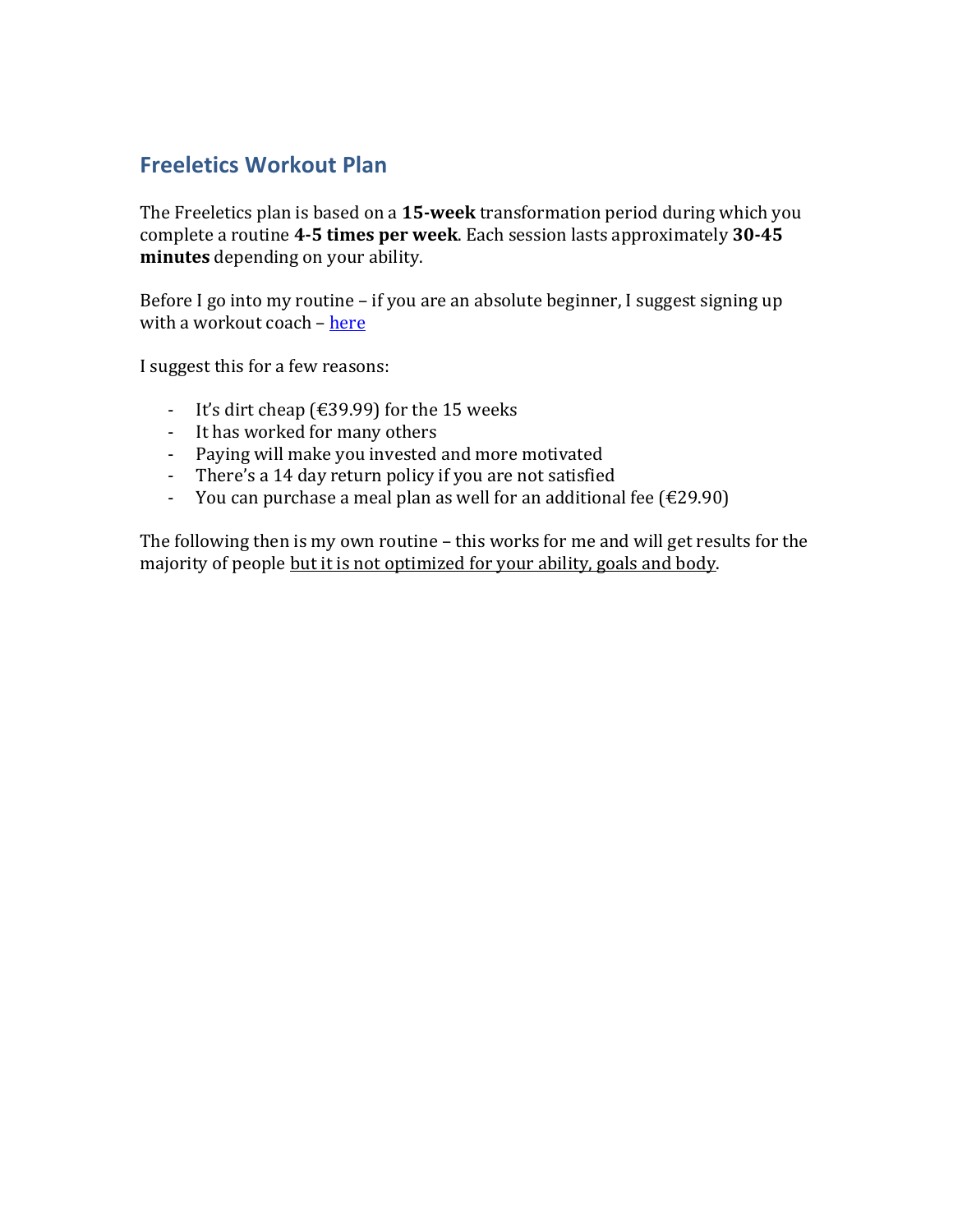## **Freeletics Routine**

Week 1:

| Monday    | Venus                                                 |  |  |
|-----------|-------------------------------------------------------|--|--|
| Tuesday   | 4K run                                                |  |  |
| Wednesday | Rest                                                  |  |  |
| Thursday  | Metis + Pull-up max + Squat max + Pull-up max         |  |  |
| Friday    | Venus                                                 |  |  |
| Saturday  | 3K Run, 3 sets of 25 Kettlebell Swings                |  |  |
| Sunday    | Metis + Pull-up max + Squat max + Pull-up max         |  |  |
| Week 2:   |                                                       |  |  |
| Monday    | Poseidon + Sit-up max                                 |  |  |
| Tuesday   | 6 sets of 25 Kettlebell Swings                        |  |  |
| Wednesday | Aphrodite                                             |  |  |
| Thursday  | Rest                                                  |  |  |
| Friday    | Poseidon + Sit-up max                                 |  |  |
| Saturday  | Venus                                                 |  |  |
| Sunday    | 4K run                                                |  |  |
| Week 3:   |                                                       |  |  |
| Monday    | Pull-up max + Push-up max + Pull-up max + Push-up max |  |  |
| Tuesday   | Rest                                                  |  |  |
| Wednesday | Venus                                                 |  |  |
| Thursday  | Rest                                                  |  |  |
| Friday    | Dione                                                 |  |  |
| Saturday  | Pull-up max + Push-up max + Pull-up max + Push-up max |  |  |
| Sunday    | Rest                                                  |  |  |
| Week 4:   |                                                       |  |  |
| Monday    | Aphrodite                                             |  |  |
| Tuesday   | Rest                                                  |  |  |
| Wednesday | Rest                                                  |  |  |
| Thursday  | Hades                                                 |  |  |
| Friday    | Aphrodite                                             |  |  |
| Saturday  | Rest                                                  |  |  |
| Sunday    | Hades                                                 |  |  |
|           |                                                       |  |  |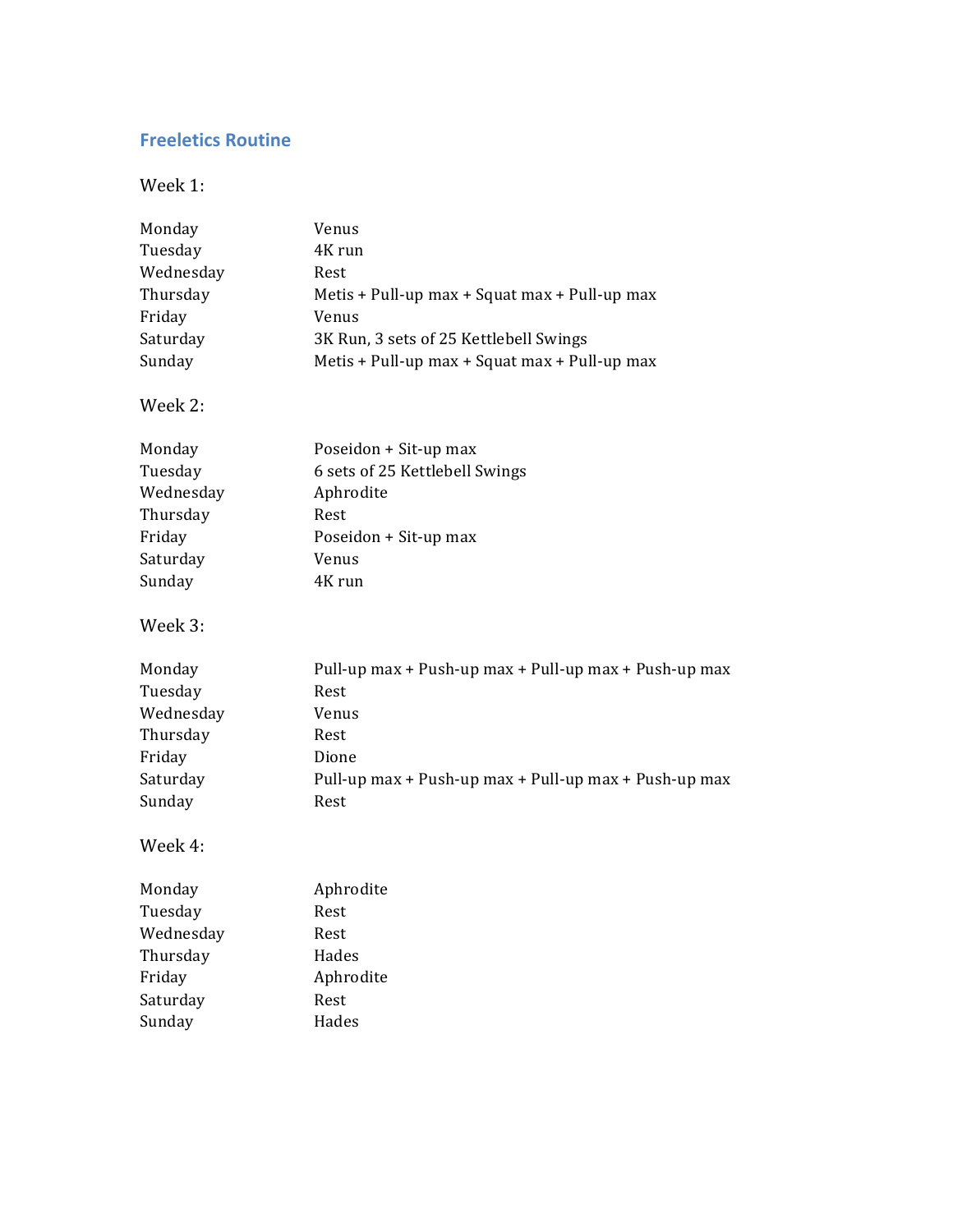### Week 5:

| Monday    | Zeus                                                          |
|-----------|---------------------------------------------------------------|
| Tuesday   | Rest                                                          |
| Wednesday | Rest                                                          |
| Thursday  | Squat max + Leg Lever max + Squat max + Leg Lever max         |
| Friday    | Aphrodite                                                     |
| Saturday  | Rest                                                          |
| Sunday    | Zeus                                                          |
| Week 6:   |                                                               |
| Monday    | Venus                                                         |
| Tuesday   | Rest                                                          |
| Wednesday | Metis + Pull-up max + Pull-up max + Pull-up max + Pull-up max |
| Thursday  | Rest                                                          |
| Friday    | Dione                                                         |
| Saturday  | Rest                                                          |
| Sunday    | Zeus                                                          |
| Week 7:   |                                                               |
| Monday    | Dione + Poseidon + Artemis                                    |
| Tuesday   | Rest                                                          |
| Wednesday | Zeus                                                          |
| Thursday  | Rest                                                          |
| Friday    | Artemis                                                       |
|           |                                                               |
| Saturday  | Rest                                                          |
| Sunday    | Rest                                                          |
| Week 8:   |                                                               |
| Monday    | Poseidon                                                      |
| Tuesday   | Artemis                                                       |
| Wednesday | Rest                                                          |
| Thursday  | Hades                                                         |
| Friday    | Rest                                                          |
| Saturday  | Squat max                                                     |
| Sunday    | Rest                                                          |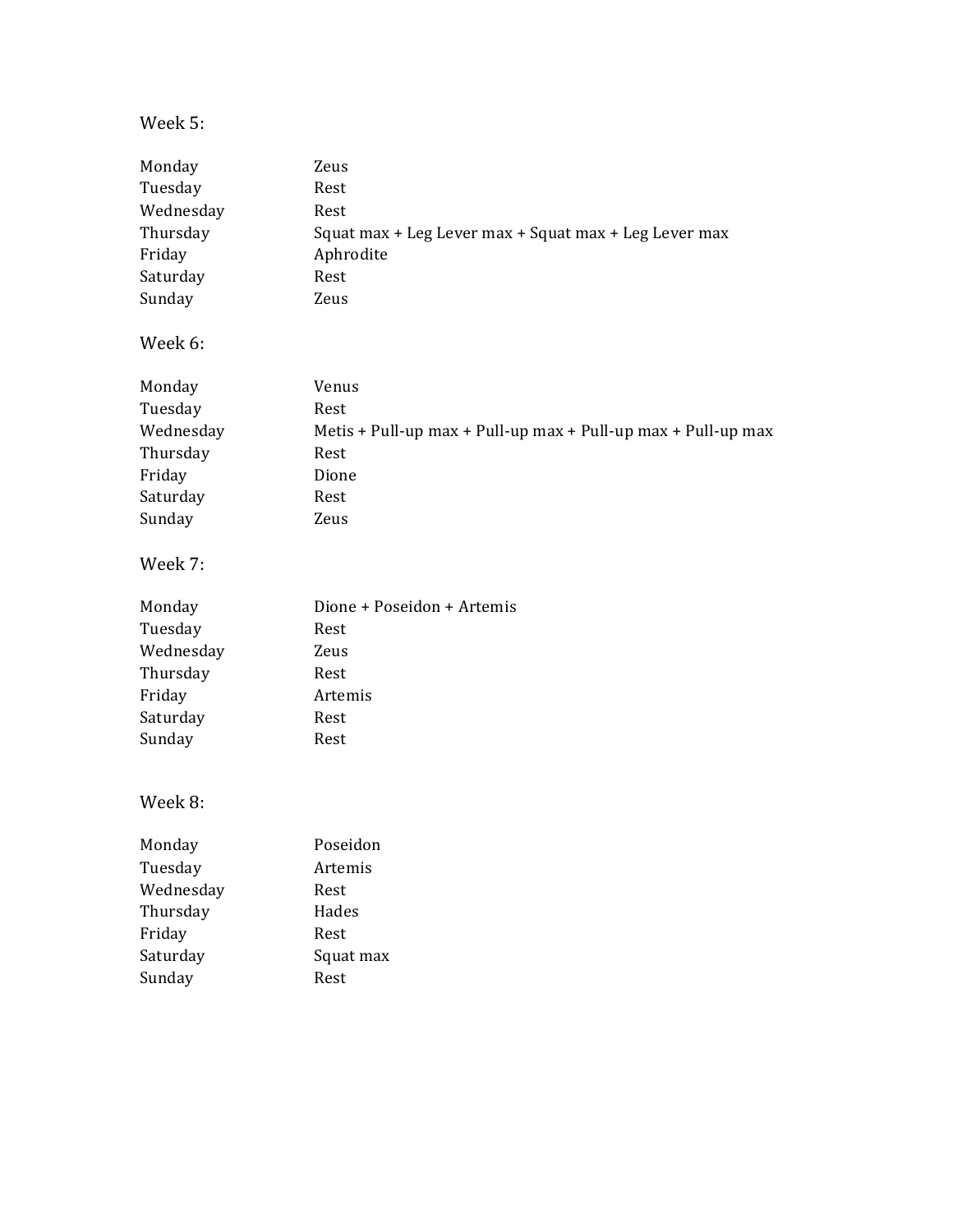### Week 9:

| Monday<br>Tuesday<br>Wednesday<br>Thursday<br>Friday<br>Saturday<br>Sunday | Zeus<br>Carnival<br>Rest<br>Rest<br>Aphrodite<br>Hades<br>Venus |
|----------------------------------------------------------------------------|-----------------------------------------------------------------|
| <b>Week 10:</b>                                                            |                                                                 |
| Monday                                                                     | Rests                                                           |
| Tuesday                                                                    | Venus                                                           |
| Wednesday                                                                  | Metis                                                           |
| Thursday                                                                   | Rest                                                            |
| Friday                                                                     | Artemis                                                         |
| Saturday                                                                   | Rest                                                            |
| Sunday                                                                     | Zeus                                                            |
| <b>Week 11:</b>                                                            |                                                                 |
| Monday                                                                     | Hades + Squat max                                               |
| Tuesday                                                                    | Rest                                                            |
| Wednesday                                                                  | Zeus                                                            |
| Thursday                                                                   | Rest                                                            |
| Friday                                                                     | Push-up max + Sit-up max + Leg Lever max + Push-up max          |
| Saturday                                                                   | Rest                                                            |
| Sunday                                                                     | Aphrodite                                                       |
| <b>Week 12:</b>                                                            |                                                                 |
| Monday                                                                     | Venus                                                           |
| Tuesday                                                                    | Rest                                                            |
| Wednesday                                                                  | Rest                                                            |

| Wednesday | Rest                                                    |
|-----------|---------------------------------------------------------|
| Thursday  | Poseidon + Squat max                                    |
| Friday    | Dione                                                   |
| Saturday  | Rest                                                    |
| Sunday    | Leg Lever max + Push-up max + Leg Lever max + Squat max |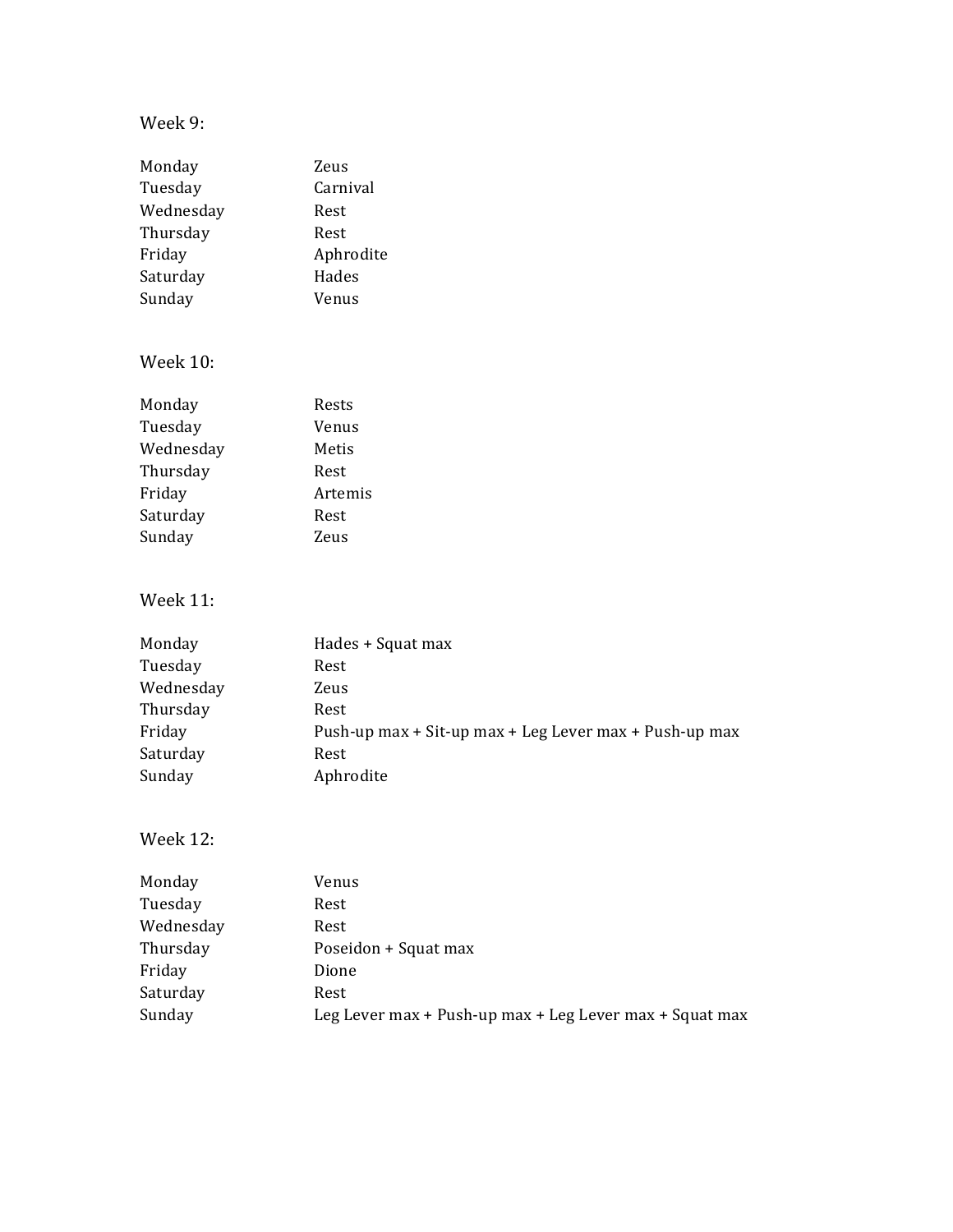### Week 13:

| Monday    | Zeus    |
|-----------|---------|
| Tuesday   | Rest    |
| Wednesday | Rest    |
| Thursday  | Artemis |
| Friday    | Hades   |
| Saturday  | Rest    |
| Sunday    | Venus   |
|           |         |

### Week 14:

| Monday    | Metis |
|-----------|-------|
| Tuesday   | Rest  |
| Wednesday | Zeus  |
| Thursday  | Rest  |
| Friday    | Rest  |
| Saturday  | Metis |
| Sunday    | Zeus  |
|           |       |

### Week 15:

| Monday    | Rest                       |
|-----------|----------------------------|
| Tuesday   | Rest                       |
| Wednesday | Aphrodite                  |
| Thursday  | Rest                       |
| Friday    | Rest                       |
| Saturday  | Venus + Hades + Sit-up max |
| Sunday    | Artemis + Leg Lever max    |
|           |                            |